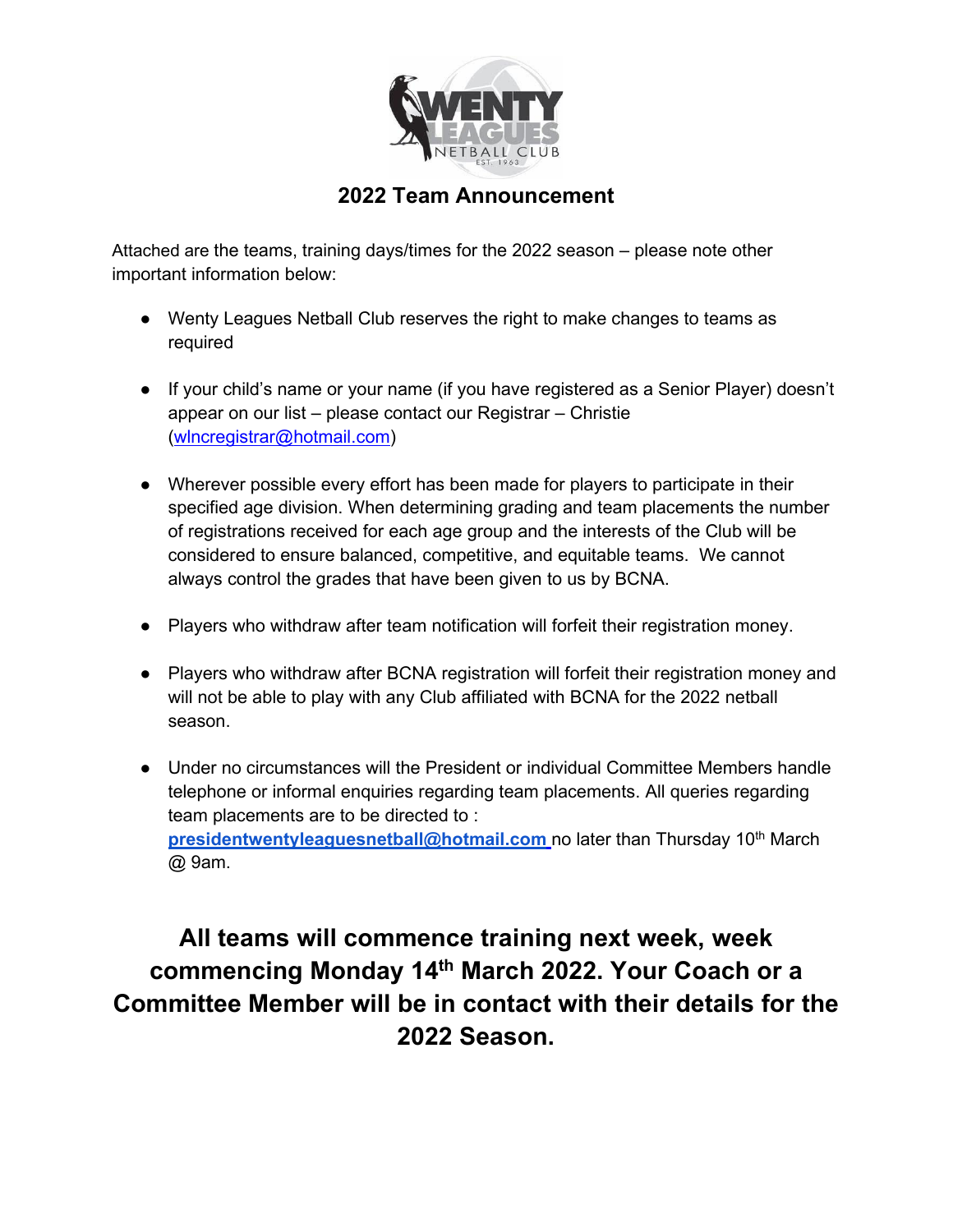

| 2022 Teams | <b>Training Schedule</b> | 2022 Players             |
|------------|--------------------------|--------------------------|
| Team 1     | Mon, 6.30 - 7.30pm       | Amanda DeBono            |
|            |                          | Ana Church               |
|            |                          | <b>Christel Procek</b>   |
|            |                          | Emily Hoesterei          |
|            |                          | Georgia Momsen           |
|            |                          | Kim Bailey               |
|            |                          | Mary Costi               |
|            |                          | <b>Tennille Pepper</b>   |
|            |                          | Vanessa Arena            |
| Team 2     | Mon, 6.30 - 7.30pm       | Alumita Waqa             |
|            |                          | <b>Christine Ecaldre</b> |
|            |                          | Harshitha Chamakuri      |
|            |                          | <b>Kellie Denning</b>    |
|            |                          | Leona Waqa               |
|            |                          | Lucy Scherbert           |
|            |                          | Pragaa Ganesh            |
|            |                          | <b>Sharon Nasser</b>     |
| Team 3     | Mon, 7.30 - 8.30pm       | Aniwaka Tumai - Crawford |
|            |                          | Atieh Meschi             |
|            |                          | Eva Radis                |
|            |                          | Ishani Jeyakumar         |
|            |                          | Linh Tran                |
|            |                          | Mackenzie Arena          |
|            |                          | Neha Chand               |
|            |                          | Shreeya Vanam            |
|            |                          | Ysabella Avedillo        |
| Team 4     | Mon, 7.30 - 8.30pm       | <b>Fuatino Timu</b>      |
|            |                          | Leanne Gerreyn           |
|            |                          | Lisa Da Silva            |
|            |                          | <b>Lorraine Torrens</b>  |
|            |                          | Lou Hookey               |
|            |                          | <b>Louise Betes</b>      |
|            |                          | Shantyl Pena             |
|            |                          | <b>Sharon Cox</b>        |
|            |                          | <b>Melissa Morris</b>    |
| Team 5     | Non Training             | Chantelle Hunt           |
|            |                          | <b>Christie Barter</b>   |
|            |                          | Kimberly Barker          |
|            |                          | <b>Kristen Pike</b>      |
|            |                          | <b>Kristy Bullock</b>    |
|            |                          | Lauren Kaye-Smith        |
|            |                          | <b>Jody Manson</b>       |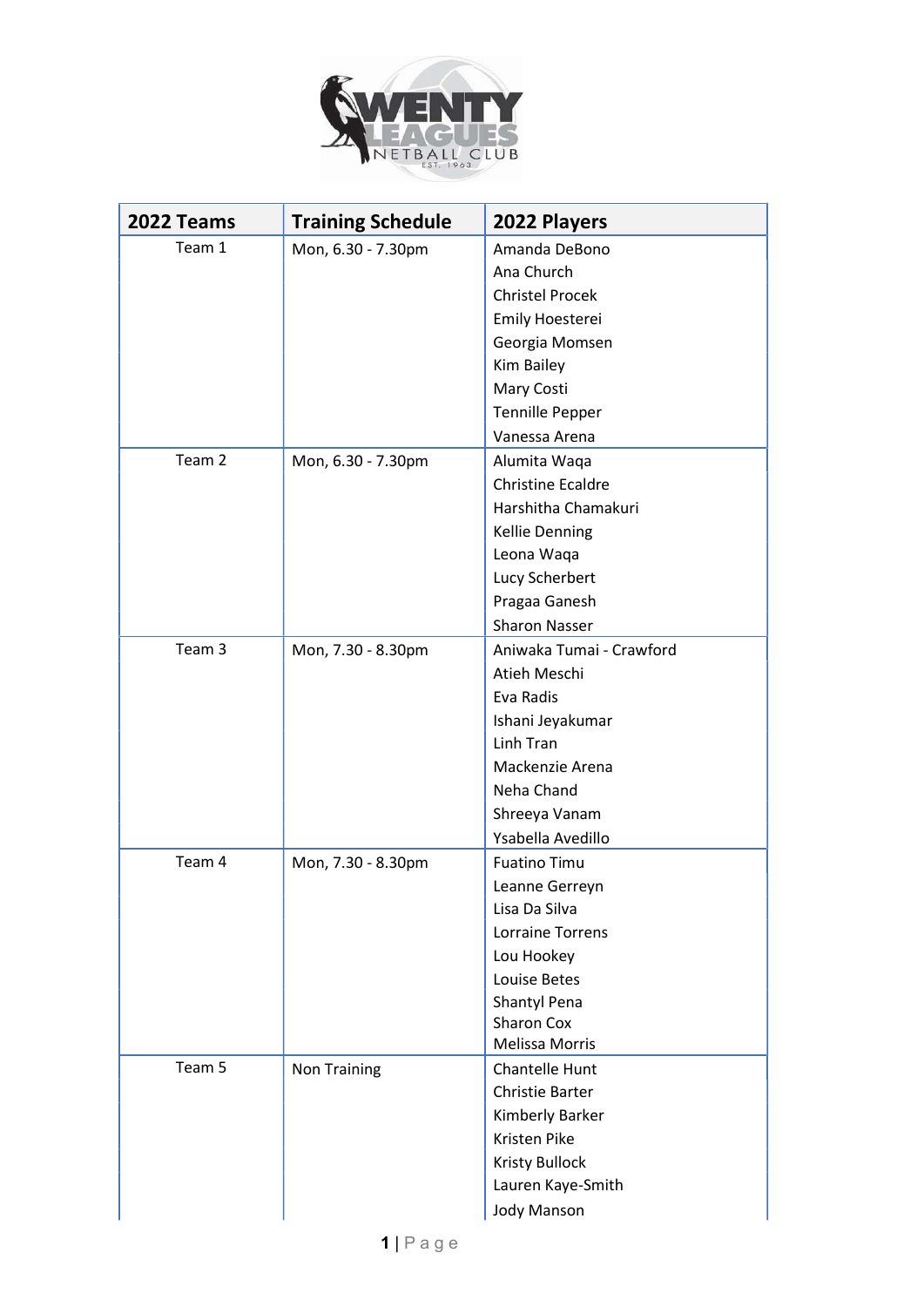

| 2022 Teams        | <b>Training Schedule</b> | 2022 Players             |
|-------------------|--------------------------|--------------------------|
| <b>NSG Skills</b> | Fri, 5.00 - 5.30pm       | Aarunya Senthil Krishnan |
|                   |                          | Ameila Lichaa            |
| 8 Years / 1       | Fri, 5.30 - 6.30pm       | Alessandra Daoud         |
|                   |                          | Emma Kambolli            |
|                   |                          | Erika Talbot             |
|                   |                          | Josephine Eid            |
|                   |                          | Sienna Aridah            |
|                   |                          | Sophia Khoury            |
|                   |                          | Tayla Da Silva           |
| 8 Years / 2       | Fri, 5.30 - 6.30pm       | Akshathah Thayananth     |
|                   |                          | Anika Sriram             |
|                   |                          | Mahalia Collings         |
|                   |                          | Rithvi Pandian           |
|                   |                          | Rivana Kariya            |
|                   |                          | Sienna Noumeh            |
|                   |                          | Vishaali Senthooran      |
| 8 Years / 3       | Fri, 5.30 - 6.30pm       | Ariana Daoud             |
|                   |                          | Ariana Wetere            |
|                   |                          | Arnita Roy               |
|                   |                          | Kararaina Brown          |
|                   |                          | Kishani Sanjayan         |
|                   |                          | Mehak Verma              |
|                   |                          | Natalia Nassrallah       |
|                   |                          | Natasha Khoury           |
|                   |                          | Tiana O'brien            |
| 9 Years $/1$      | Fri, 5.30 - 6.30pm       | Aksharah Thayananth      |
|                   |                          | Aniyah Hossain           |
|                   |                          | Selena Hunt              |
|                   |                          | Sisilia Jones-Uesi       |
|                   |                          | Vaani Patel              |
| 10 Years / 1      | Mon, 5.30 - 6.30pm       | Akshaya Thayananth       |
|                   |                          | Juliette Khoury          |
|                   |                          | Kalvi Nadarajah          |
|                   |                          | Kianna Passwala          |
|                   |                          | Meriana Brown            |
|                   |                          | Saraiya Te Whare         |
|                   |                          | Sophie Barter            |
|                   |                          | Zara Lee                 |
|                   |                          | Zoey Denning             |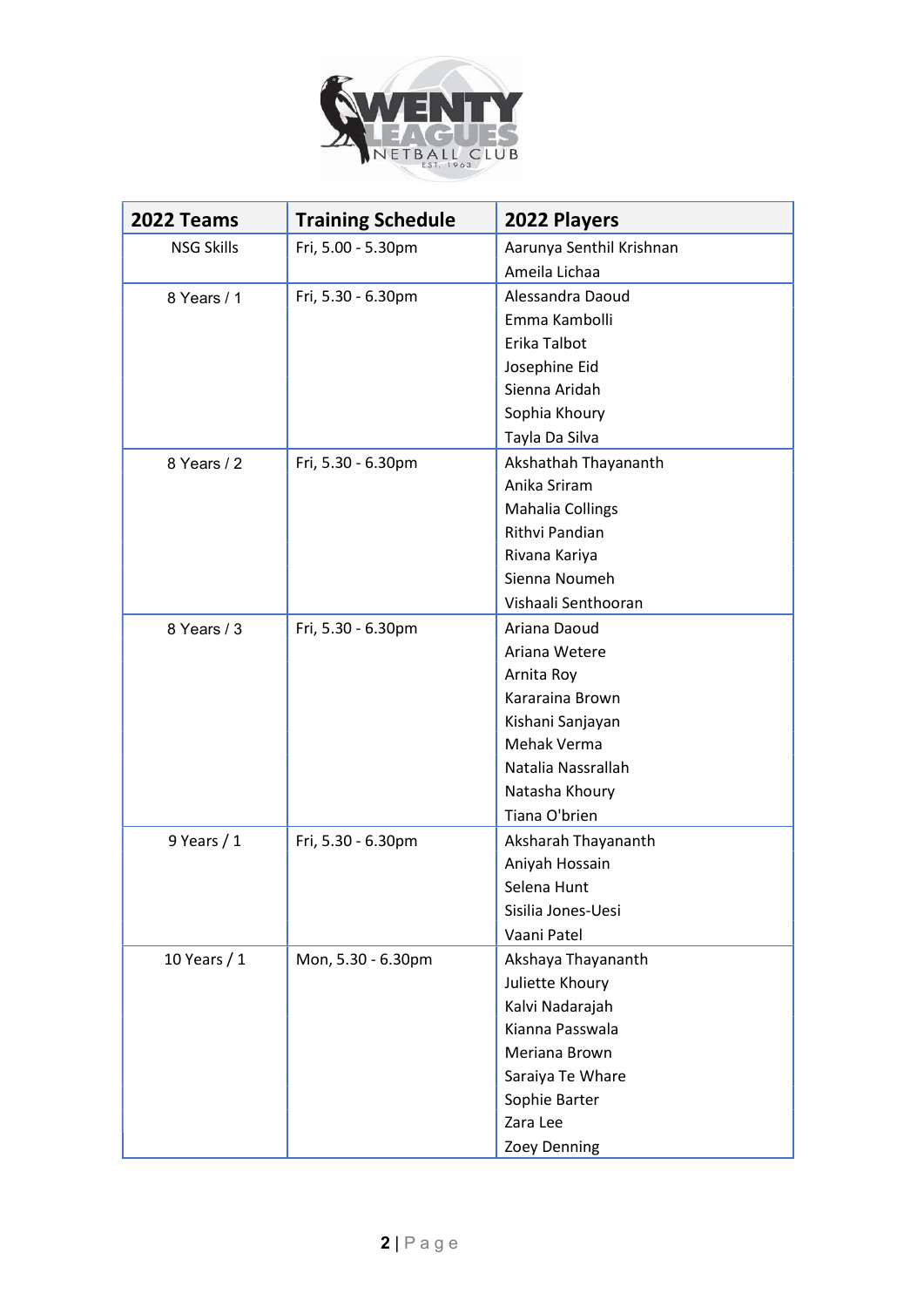

| 2022 Teams   | <b>Training Schedule</b> | 2022 Players               |
|--------------|--------------------------|----------------------------|
| 10 Years / 2 | Wed, 5.30 - 6.30pm       | Alyna Soueid               |
|              |                          | Angelina Mathews           |
|              |                          | Ashmiga Nagulan            |
|              |                          | Aswethashree Piratheepan   |
|              |                          | Auriella Eid               |
|              |                          | <b>Emily Young</b>         |
|              |                          | <b>Grace Talbot</b>        |
|              |                          | Keetrah Pandian            |
|              |                          | Mackenzie McKay            |
|              |                          | Trisha Shah                |
| 10 Years / 3 | Wed, 5.30 - 6.30pm       | Heela Hamidi               |
|              |                          | Nirthikashree Nimalsiri    |
|              |                          | RAHAVI Shanthakumar        |
|              |                          | Saachi Vashi               |
|              |                          | Sharani Sanjayan           |
| 11 Years / 1 | Wed, 5.00 - 6.30pm       | Alanna Nader               |
|              |                          | Georgia Dulimov            |
|              |                          | Isabelle Bennett           |
|              |                          | Katelyn Labra              |
|              |                          | Lily Saba                  |
|              |                          | Mercedez Mauala            |
|              |                          | Sridheeptha Sampalli       |
|              |                          | Zoey O'Connor              |
| 11 Years / 2 | Fri, 6.30 - 7.30pm       | Alyssa Hallam              |
|              |                          | Angela Bouanassif          |
|              |                          | Angelina Noumeh            |
|              |                          | Ashnavi Rujenthan          |
|              |                          | Kavya Senthilkrishnan      |
|              |                          | Madeleine Talbot           |
|              |                          | Palakh Verma               |
|              |                          | Sienna Bayssari            |
|              |                          | Sienna Chahda              |
| 12 Years / 1 | Mon, 5.30 - 6.30pm       | Aruvi Nadarajah            |
|              |                          | <b>Inez Church Pualasi</b> |
|              |                          | <b>Isabel Dulimov</b>      |
|              |                          | Jiaan Church Pualasi       |
|              |                          | Mikayla Cardis-Hillier     |
|              |                          | Portia Baronian            |
|              |                          | Sienna Pirina              |
|              |                          | Tahlia Allen               |
|              |                          | Teila-Laine Anapu          |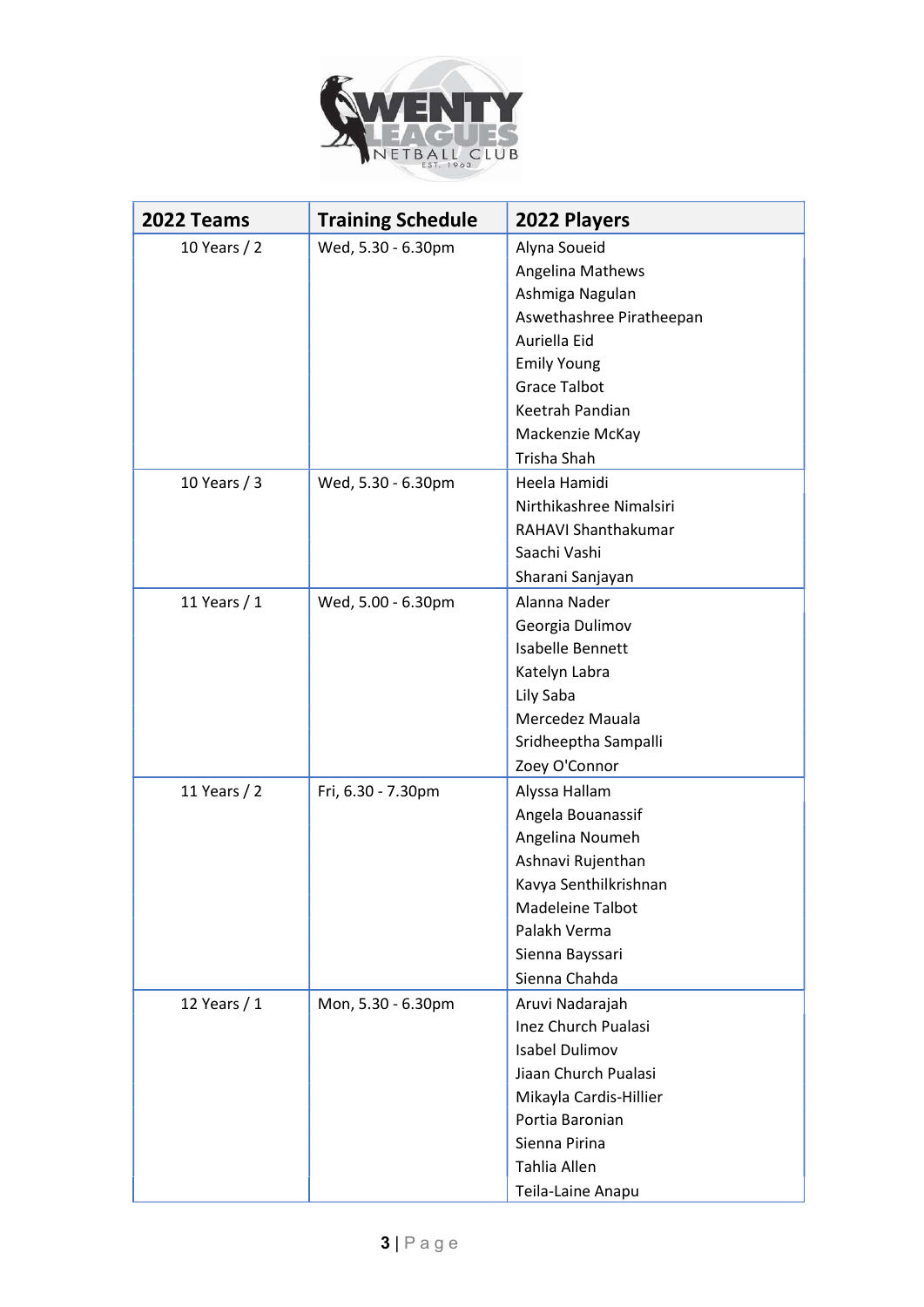

| 2022 Teams   | <b>Training Schedule</b> | 2022 Players            |
|--------------|--------------------------|-------------------------|
| 12 Years / 2 | Mon, 5.30 - 6.30pm       | Akshaya Piratheepan     |
|              |                          | <b>Brooke McInnes</b>   |
|              |                          | Ishika Sunki            |
|              |                          | <b>Isobel Morris</b>    |
|              |                          | Mahisaa Sutharsan       |
|              |                          | Nidura Suntharesan      |
|              |                          | <b>Rachel Muthiah</b>   |
|              |                          | Shimira Kanapathipillai |
|              |                          | Shivaani Jesurasa       |
| 13 Years / 1 | Wed, 6.30 - 7.30pm       | Elliana Henderson       |
|              |                          | Jahzara Mariasson       |
|              |                          | Janis Y Law             |
|              |                          | Nirja Shah              |
|              |                          | Prisha Patel            |
|              |                          | <b>Riya Garg</b>        |
|              |                          | Serena Dias             |
|              |                          | Yashvi Patel            |
|              |                          | Zoey Napper             |
| 13 Years / 2 | Wed, 6.30 - 7.30pm       | Angelina O'Brien        |
|              |                          | Ayana Dabare            |
|              |                          | Chitrita Roy            |
|              |                          | Joanna Dixon            |
|              |                          | Khushi Raval            |
|              |                          | Mahi Patel              |
|              |                          | Philipa Dugan           |
|              |                          | Precious Jones-Uesi     |
|              |                          | Rhitika Patel           |
|              |                          | Yashmika Shanthirakumar |
| 14 Years / 1 | Wed, 6.30 - 7.30pm       | <b>Emily Goulding</b>   |
|              |                          | Gabrielle Vicente       |
|              |                          | Marielle Toledo         |
|              |                          | Ravdeep Behl            |
|              |                          | Shobiga Siyatharan      |
|              |                          | Shravya Rajesh          |
|              |                          | Sukanya Dasgupta        |
|              |                          | Victoria Knight         |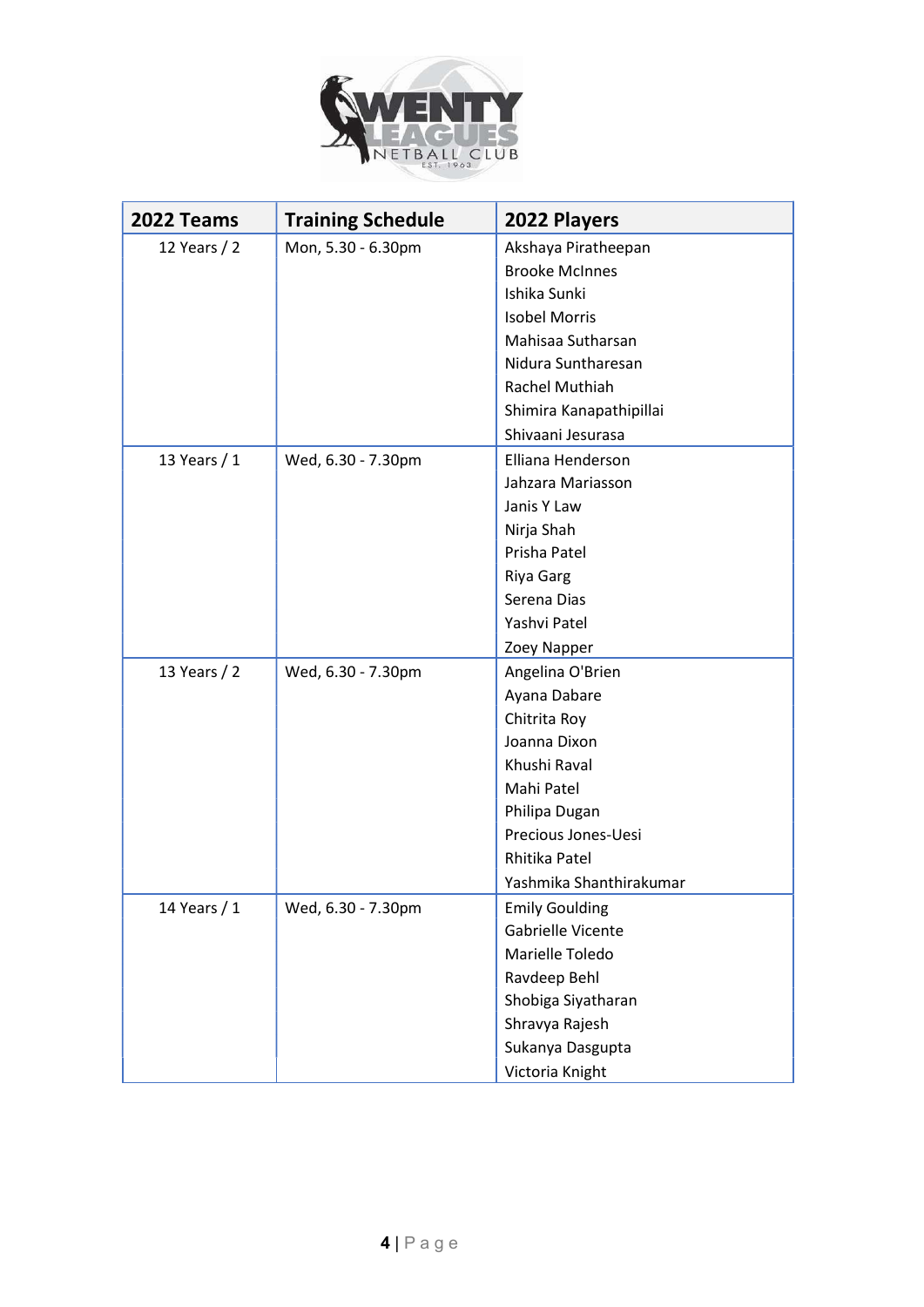

| 2022 Teams     | <b>Training Schedule</b> | 2022 Players                |
|----------------|--------------------------|-----------------------------|
| 14 Years / 2   | Mon, 5.30 - 6.30pm       | <b>Maddison Shaw</b>        |
|                |                          | Monika Valek                |
|                |                          | Neha Kannan                 |
|                |                          | Nihitha Kannan              |
|                |                          | Nora Joseph                 |
|                |                          | Pia Patel                   |
|                |                          | <b>Risham Dhaliwal</b>      |
|                |                          | Zoe Barker                  |
| 14 Years / 3   | Wed, 6.30 - 7.30pm       | Dinevmi Perera              |
|                |                          | Mahi Bhavsar                |
|                |                          | Prisha N Trivedi            |
|                |                          | Shloka Vanam                |
|                |                          | Vidula Misra                |
|                |                          | Vipula Misra                |
| 15 Years $/ 1$ | Wed, 7.30 - 8.30pm       | <b>Chanel Moussawer</b>     |
|                |                          | Ella Momsen                 |
|                |                          | <b>Grace Hunt</b>           |
|                |                          | Hasini Donti                |
|                |                          | Isabella Borg               |
|                |                          | Jade Starzynski             |
|                |                          | Sienna Dede                 |
|                |                          | Valentina Pandurevic        |
| 15 Years / 2   | Wed, 7.30 - 8.30pm       | Aaruthi Arunaharan          |
|                |                          | Haneka Kumarathas           |
|                |                          | kirithiga shanthirakumar    |
|                |                          | Megha Baargavi Aravindaraja |
|                |                          | Nanthana Bhavan             |
|                |                          | Purva Kumar                 |
|                |                          | Riya etikala                |
|                |                          | Ukeisha Sharma              |
| 15 Years $/3$  | Wed, 7.30 - 8.30pm       | Hetvi Patel                 |
|                |                          | Jenan Ammoun                |
|                |                          | Jeslyn Kaur                 |
|                |                          | Leah Bayssari               |
|                |                          | Meagan Jeevakumar           |
|                |                          | Risa Dhinakaran             |
|                |                          | Zahra Shakerian             |